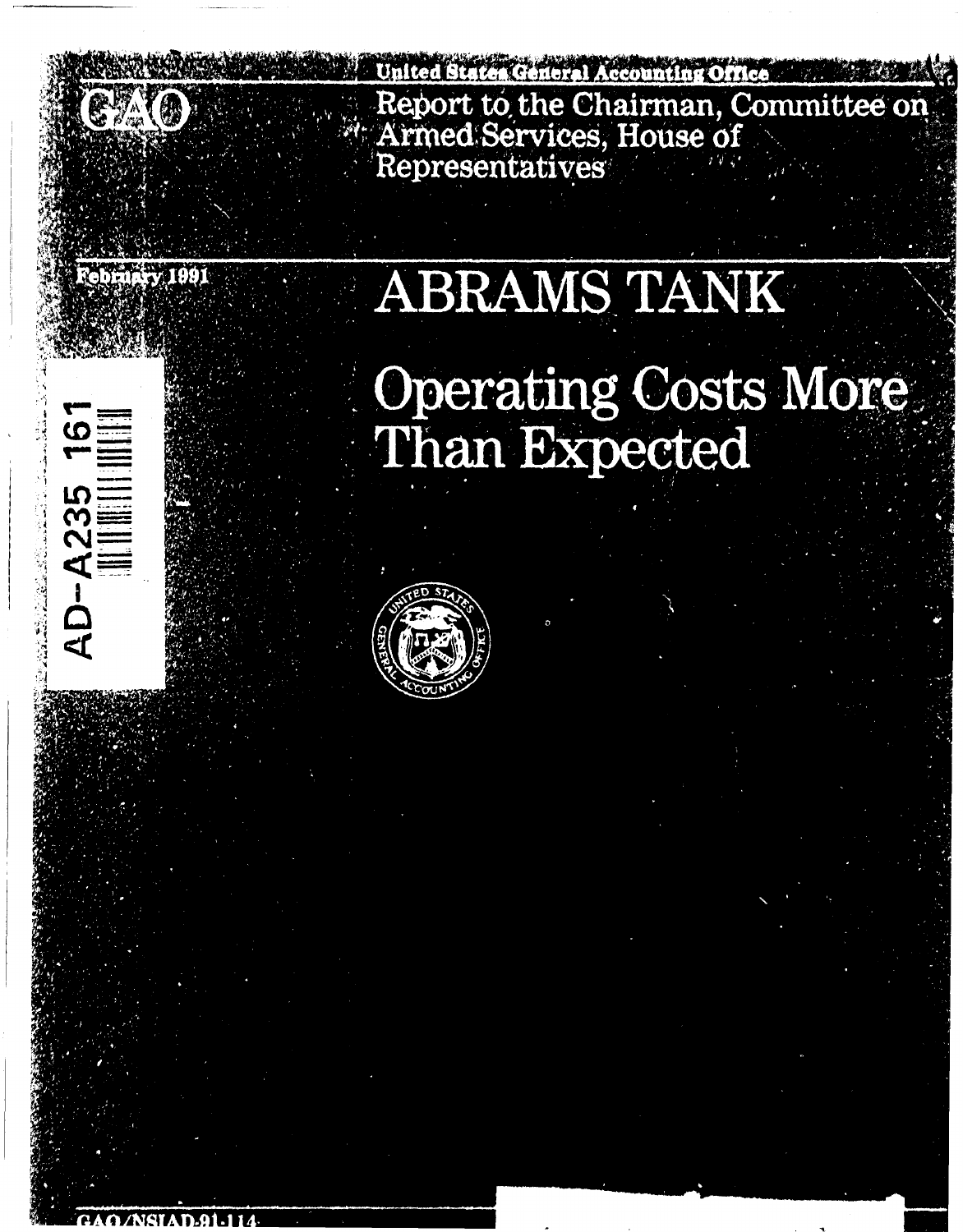|                         | <b>United States</b><br><b>General Accounting Office</b><br>Washington, D.C. 20548                                                                                                                                                                                                                                                                                                                                                                                                                                                                                                                 |                                 |  |  |
|-------------------------|----------------------------------------------------------------------------------------------------------------------------------------------------------------------------------------------------------------------------------------------------------------------------------------------------------------------------------------------------------------------------------------------------------------------------------------------------------------------------------------------------------------------------------------------------------------------------------------------------|---------------------------------|--|--|
|                         | <b>National Security and</b>                                                                                                                                                                                                                                                                                                                                                                                                                                                                                                                                                                       | <b>TOROSSION FOL</b>            |  |  |
|                         | <b>International Affairs Division</b>                                                                                                                                                                                                                                                                                                                                                                                                                                                                                                                                                              | NIIS.<br>CR.AI<br>5<br>DTIC TAB |  |  |
|                         | B-242192<br>DTIC                                                                                                                                                                                                                                                                                                                                                                                                                                                                                                                                                                                   | Unannownced<br>Justification    |  |  |
|                         | February 28, 1991<br>QALY                                                                                                                                                                                                                                                                                                                                                                                                                                                                                                                                                                          |                                 |  |  |
|                         | The Honorable Les Aspin                                                                                                                                                                                                                                                                                                                                                                                                                                                                                                                                                                            | By_<br>Distribution/            |  |  |
|                         | Chairman, Committee on                                                                                                                                                                                                                                                                                                                                                                                                                                                                                                                                                                             | Availability Codes              |  |  |
|                         | <b>Armed Services</b><br><b>House of Representatives</b>                                                                                                                                                                                                                                                                                                                                                                                                                                                                                                                                           | Avail entior<br>Dist<br>Special |  |  |
|                         |                                                                                                                                                                                                                                                                                                                                                                                                                                                                                                                                                                                                    |                                 |  |  |
|                         | Dear Mr. Chairman:                                                                                                                                                                                                                                                                                                                                                                                                                                                                                                                                                                                 |                                 |  |  |
|                         | As requested, we evaluated the cost to operate and the readiness of the<br>Army's M1 Abrams tank in the field. You asked us to (1) determine<br>whether the Army expected the M1 tank to be cheaper to operate and<br>support than its predecessor (the M60 tank), (2) evaluate the current<br>cost to operate and support the M1 tank as compared to the M60 tank,<br>and (3) determine whether the M1 tank was meeting its operational<br>readiness goals in the field. All audit results were developed from data<br>available prior to the initiation of Desert Storm operations. <sup>1</sup> |                                 |  |  |
| <b>Results in Brief</b> | The Abrams tank is faster, more survivable, and more lethal than the<br>M60 tank. However, it is not cheaper to operate and support than the<br>M60. The Abrams tank is currently three to four times as costly as the<br>older M60 tank, although the Army had expected the Abrams to be<br>cheaper to operate. The Army has begun several projects to reduce these<br>operating and support (0&s) costs.                                                                                                                                                                                         |                                 |  |  |
|                         | The Abrams tank's readiness rates indicate that in most months it meets<br>the Army's 90-percent readiness requirement. However, the readiness<br>reporting procedures contain reporting exceptions that may be helping<br>the Abrams reach the readiness requirement.                                                                                                                                                                                                                                                                                                                             |                                 |  |  |
| <b>Background</b>       | At the time of our field work, the active Army depended on three main<br>battle tank models—the M60A3, the M1, and the M1A1. The M60A3<br>tank, first fielded in February 1979, is the oldest of the active models.<br>This tank weighs 57 tons and has a 105-millimeter main gun, a<br>.50-caliber machine gun, and a 7.62-millimeter machine gun. It is pow-<br>ered by a 750-horsepower diesel engine, which is capable of a top speed<br>of 30 miles per hour. The majority of active Army M60A3 tanks, at the<br>time of our field work, were assigned to the Eighth Army in South            |                                 |  |  |
|                         | <sup>1</sup> Prior to the commencement of hostilities on January 16, 1991, Operation Desert Storm was known as<br>Operation Desert Shield.                                                                                                                                                                                                                                                                                                                                                                                                                                                         |                                 |  |  |

I

 $\mathcal{L}$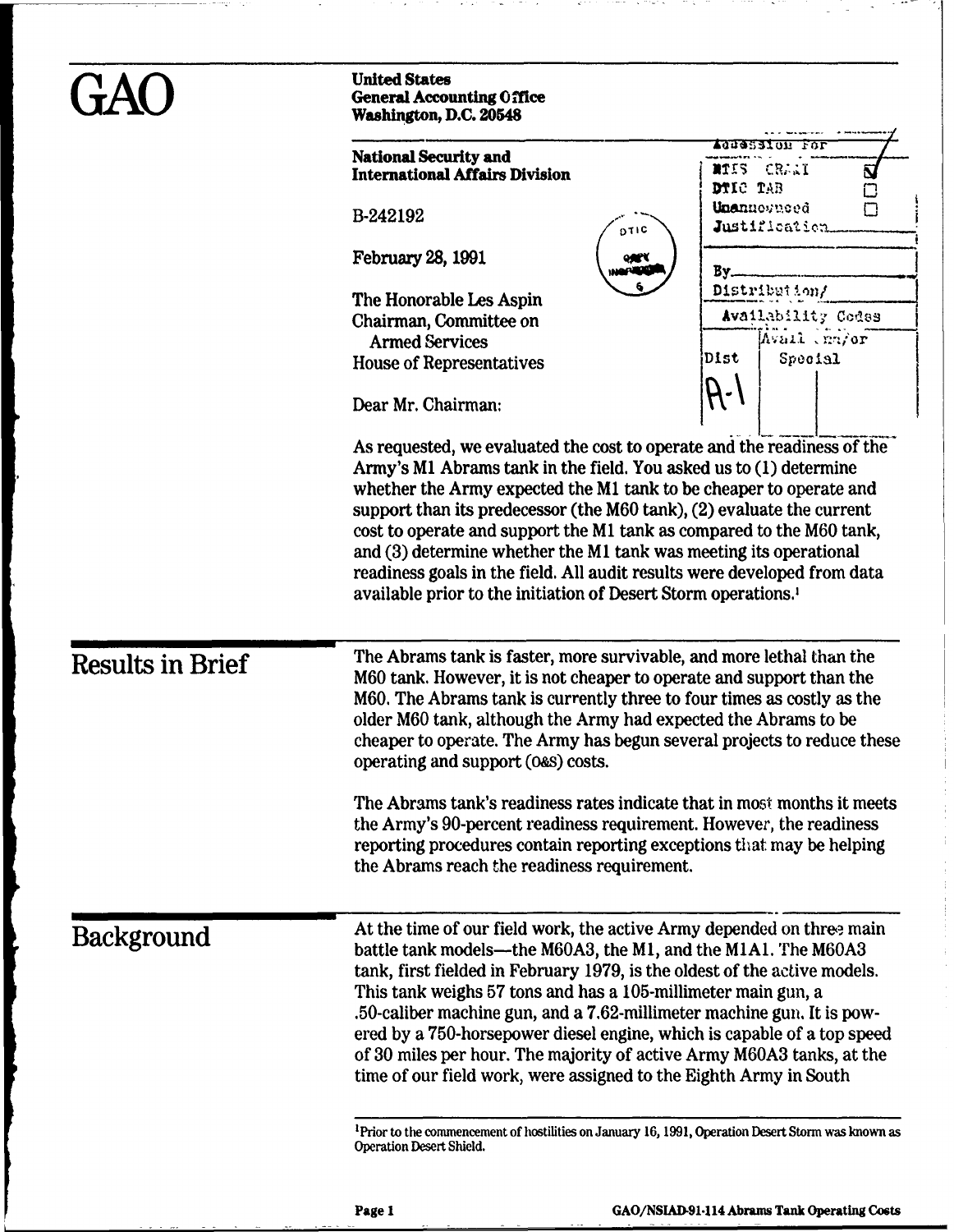|                                                                                                         | Korea. However, in 1990, the last armor unit in South Korea exchanged<br>its M60A3 tanks for M1 tanks. Currently, the active Army does not have<br>significant numbers of M60A3 tanks.                                                                                                                                                                                                                                                                                                                                                                                                                                                                                                                                                                                                                                                                                                                                                                                                                                                                                                                                 |
|---------------------------------------------------------------------------------------------------------|------------------------------------------------------------------------------------------------------------------------------------------------------------------------------------------------------------------------------------------------------------------------------------------------------------------------------------------------------------------------------------------------------------------------------------------------------------------------------------------------------------------------------------------------------------------------------------------------------------------------------------------------------------------------------------------------------------------------------------------------------------------------------------------------------------------------------------------------------------------------------------------------------------------------------------------------------------------------------------------------------------------------------------------------------------------------------------------------------------------------|
|                                                                                                         | The M1 Abrams tank was first fielded in February 1981 to units in the<br>United States and in March 1982 to units in Europe. The M1 tank weighs<br>60.4 tons and has a 105-millimeter main gun, a .50-caliber machine gun,<br>and two 7.62-millimeter machine guns. Its 1,500-horsepower turbine<br>engine drives the tank at a top speed of 45 miles per hour which, along<br>with its improved suspension system, allows the tank to move quickly<br>across the battlefield, reducing its exposure time to threat weapons. The<br>M1 tank is less vulnerable and more survivable than the M60A3 tank<br>because, in addition to its faster speed, it has improved armor, compart-<br>mentalized main gun ammunition and fuel storage areas away from the<br>crew compartment, and an automatic fire detection and suppression<br>system. It also has an improved day-night fire control system. The<br>majority of the active Army M1 tanks are assigned to units in the conti-<br>nental United States. However, recently many of these units have been<br>sent to Saudi Arabia as part of Operation Desert Shield. |
|                                                                                                         | The M1A1 Abrams tank, an improved version of the M1 tank, was first<br>fielded in September 1986 to units in the United States and in December<br>1986 to units in Europe. The M1A1 tank has improved armor, a<br>120-millimeter main gun, and a top speed of 41.5 miles per hour. It cur-<br>rently weighs 67 tons. The M1A1 crew's survivability has been<br>improved by the addition of a nuclear, biological, and chemical protec-<br>tion system. The majority of the active Army M1A1 tanks are assigned<br>to the U.S. Army, Europe, and to units of the Army's III Corps at Fort<br>Bliss, Texas. However, recently many of these units have been sent to<br>Saudi Arabia as part of Operation Desert Storm.                                                                                                                                                                                                                                                                                                                                                                                                   |
| The Army Expected<br>the Abrams Tank to<br>Be Cheaper to Operate<br>and Support Than Its<br>Predecessor | The Army has produced an M1 tank that is faster, more survivable, and<br>more lethal than its predecessor, the M60 tank. The Army had also<br>planned that this tank would impose a maintenance and logistics burden<br>no greater than the M60 tank. In fact, Army cost estimates done prior to<br>its fielding indicated that the M1 would be cheaper to operate and sup-<br>port than the M60 tank. However, as the M1 tank's fielding date<br>approached, the Army's estimate of the difference between the M1 and<br>M60 tanks' o&s costs narrowed. Soon after the M1 tank's fielding date,<br>the Army estimated these costs to be nearly the same.                                                                                                                                                                                                                                                                                                                                                                                                                                                              |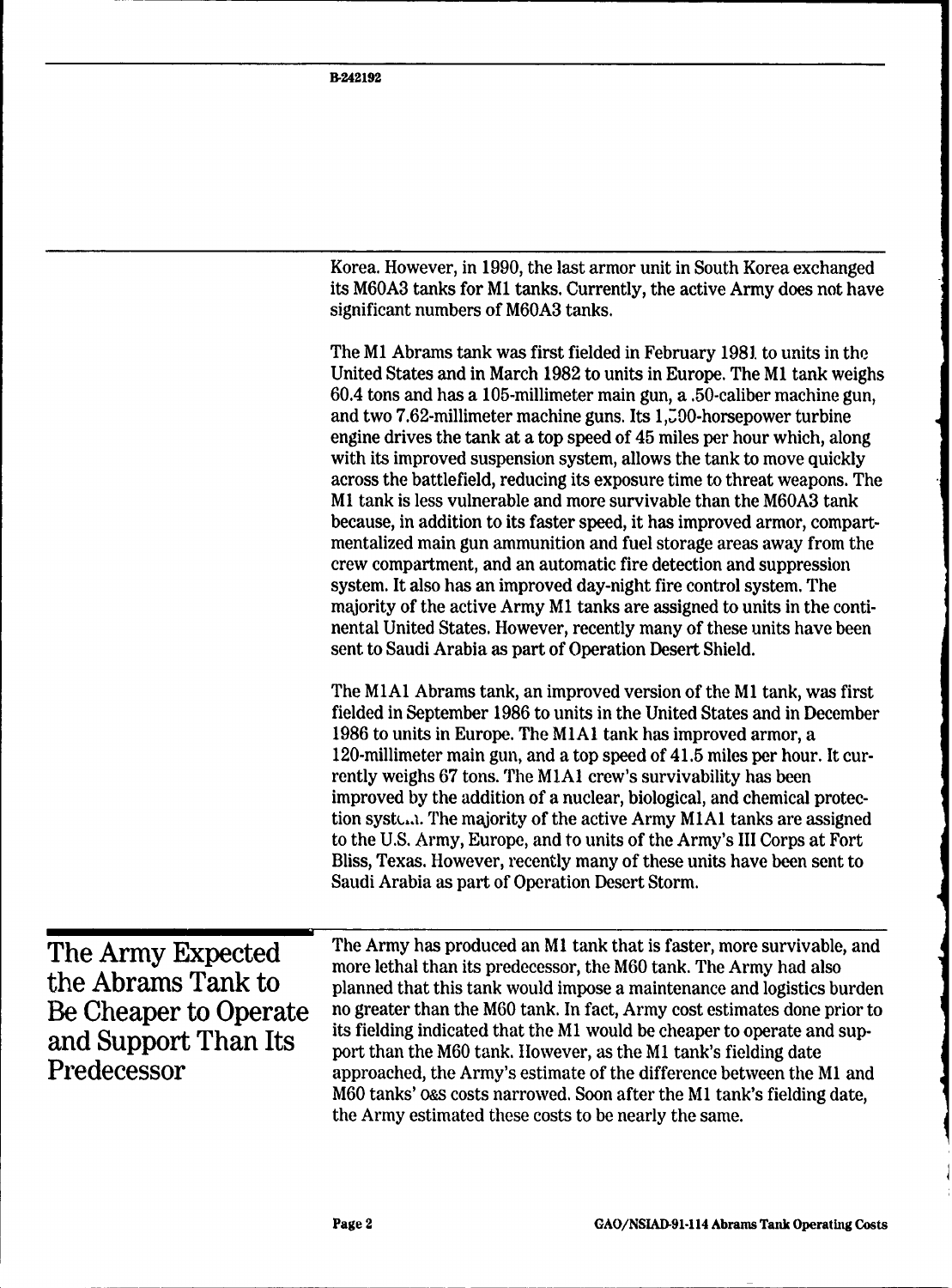In 1976, the Army issued cost estimates that compared the annual cost to operate and support an M60A3 tank with the annual cost to operate and support an XM1 tank (now the M1). These estimates showed that an XM1 tank would cost \$1,200 per year less to operate and support than an M60A3 tank. Table 1 compares the individual o&s cost estimates for the M60A3 and XM1 tanks.

### **Table 1: Annual Operating and Support Costs Per Vehicle for the M60A3 Tank Constant 1976 dollars in thousands** and the **XM1** Tank

|                                 | M60A3 tank <sup>a</sup> | XM1 tank <sup>a</sup> | Cost<br>difference |
|---------------------------------|-------------------------|-----------------------|--------------------|
| Crew                            | \$44.5                  | \$44.5                | 0                  |
| Maintenance                     | 29.4                    | 26.0                  | \$(3.4)            |
| Vehicle overhaul                | 11.5                    | 12.5                  | 1.0                |
| Ammunition                      | 36.9                    | 37,9                  | 1.0                |
| Fuel and lubricants             | 1.3                     | 1.9                   | 0,6                |
| Personnel training              | 19.2                    | 19.2                  | 0                  |
| Integrated logistics<br>support | 1.2                     | 1.2                   | 0                  |
| Transportation                  | 1.8                     | 1.4                   | (0.4)              |
| Indirect                        | 16.6                    | 16.6                  | 0                  |
| <b>Total</b> <sup>b</sup>       | \$162.4                 | \$161.2               | \$(1.2)            |

aCost estimates are based on the production of **3,312** tanks, built at a rate of **60** per month, with each tank model having a 105-millimeter main gun.

bTotal costs to operate each vehicle 1,200 miles a year in a 1,940-vehicle fleet. Source: XM1 Tank System Baseline Cost Estimate, **U.S.** Army, **1976.**

The Army issued a cost and operating effectiveness analysis in 1979 showing the annual cost to operate and support an XM1 tank in Europe to be \$2,000 less than the annual cost to operate and support an M60A3 tank in Europe. The Army estimated that the annual cost to operate and support a tank in Europe would be \$228,000 for the XM1 tank and \$230,000 for the M60A3 tank in constant 1979 dollars.

In July 1981 hearings before the Subcommittee on International Trade, Finance, and Security Economics, Joint Economic Committee, the Army's Deputy Director for Weapons Systems stated that the Army expected the annual unit operating costs of the M60A3, the Ml, and the MIE1 (now the MIAl) tanks to be "very nearly the same" in the field. The estimates, in constant fiscal year 1982 dollars, were \$308,200 for the **M6OA3** tank, \$310,600 for the M1 tank, and \$338,200 for the M1Al tank.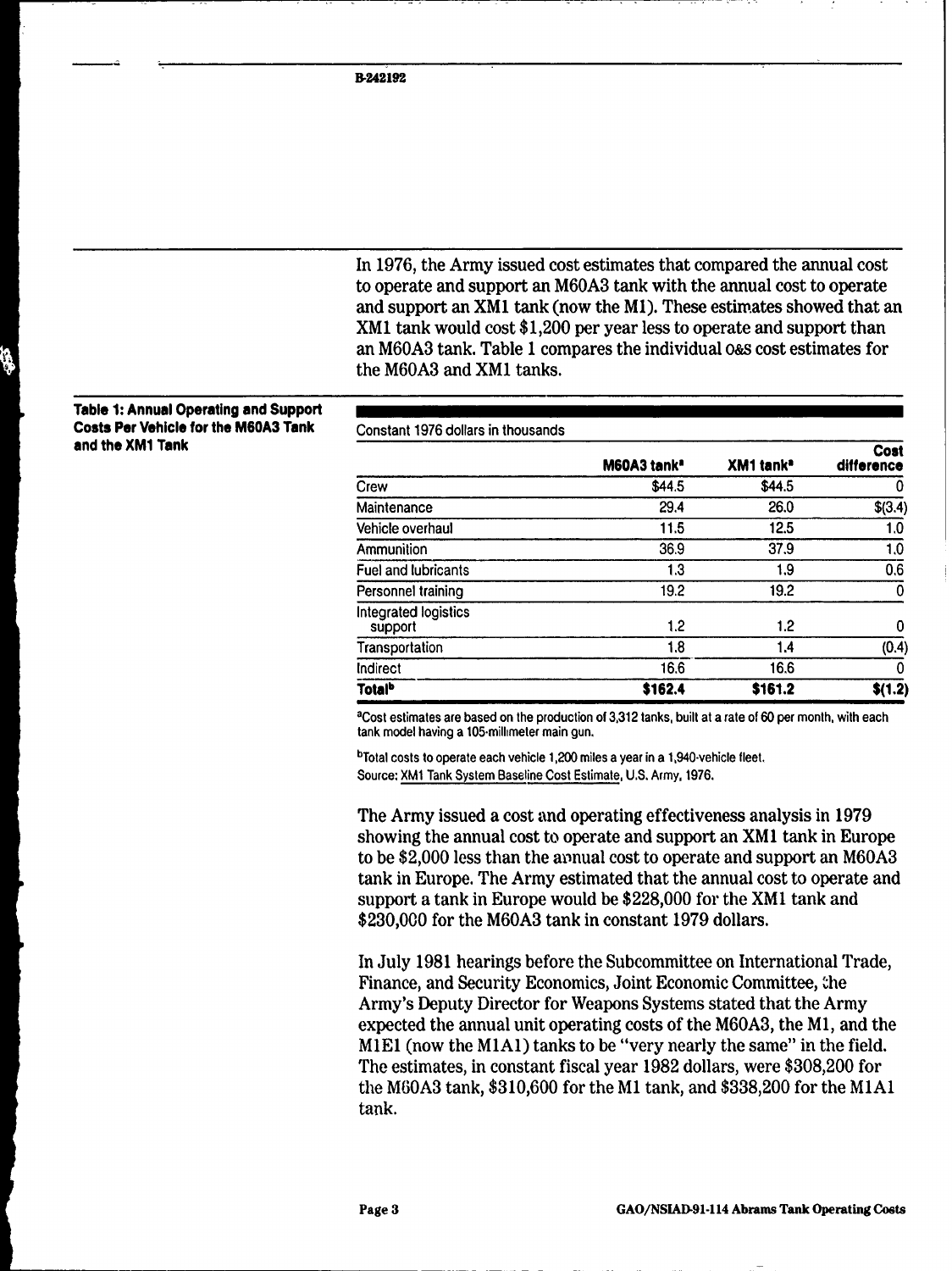$\ddot{\phantom{a}}$ 

| Current Abrams Tank<br><b>O&amp;S Costs Are Much</b><br>Higher Than Those for<br>the M60A3 Tank | The Material System Sustainment Factors for use in the fiscal year 1993<br>budget show that the M1 and M1A1 tanks cost 4.2 times and 3.2 times<br>as much per mile, respectively, to operate and support than the M60A3<br>tank. The individual comparisons are shown in table 2.<br>The Army maintains several data systems that accumulate oss cost<br>information. None include all oss costs.<br>Each year the Army issues Materiel System Sustainment Factors, which<br>are the oss cost factors the Army commands are to use in developing<br>their operation and maintenance budgets. The factors are based on an<br>average of actual unit-level costs over the most recent 3 years. The<br>Army issues separate factors for repair and spare parts costs and the<br>fuel used per mile by the individual weapons systems currently in the<br>Army inventory. Fuel costs per mile can be developed by applying the<br>cost per gallon to the fuel used per mile. |                                                                                                                                                                                                                                                                                                                                                                                                                                                                                  |  |  |
|-------------------------------------------------------------------------------------------------|--------------------------------------------------------------------------------------------------------------------------------------------------------------------------------------------------------------------------------------------------------------------------------------------------------------------------------------------------------------------------------------------------------------------------------------------------------------------------------------------------------------------------------------------------------------------------------------------------------------------------------------------------------------------------------------------------------------------------------------------------------------------------------------------------------------------------------------------------------------------------------------------------------------------------------------------------------------------------|----------------------------------------------------------------------------------------------------------------------------------------------------------------------------------------------------------------------------------------------------------------------------------------------------------------------------------------------------------------------------------------------------------------------------------------------------------------------------------|--|--|
| Table 2: Army's Estimated Annual O&S                                                            |                                                                                                                                                                                                                                                                                                                                                                                                                                                                                                                                                                                                                                                                                                                                                                                                                                                                                                                                                                          |                                                                                                                                                                                                                                                                                                                                                                                                                                                                                  |  |  |
| <b>Costs Per Mile Per Tank for Repair Parts,</b>                                                | Constant fiscal year 1991 dollars                                                                                                                                                                                                                                                                                                                                                                                                                                                                                                                                                                                                                                                                                                                                                                                                                                                                                                                                        |                                                                                                                                                                                                                                                                                                                                                                                                                                                                                  |  |  |
| <b>Spare Parts, and Fuel</b>                                                                    | <b>Type of cost</b>                                                                                                                                                                                                                                                                                                                                                                                                                                                                                                                                                                                                                                                                                                                                                                                                                                                                                                                                                      | M60A3 tank<br>M1 tank<br><b>M1A1 tank</b>                                                                                                                                                                                                                                                                                                                                                                                                                                        |  |  |
|                                                                                                 | Repair parts                                                                                                                                                                                                                                                                                                                                                                                                                                                                                                                                                                                                                                                                                                                                                                                                                                                                                                                                                             | \$17.00<br>\$32.00<br>\$38.00                                                                                                                                                                                                                                                                                                                                                                                                                                                    |  |  |
|                                                                                                 | Spare parts                                                                                                                                                                                                                                                                                                                                                                                                                                                                                                                                                                                                                                                                                                                                                                                                                                                                                                                                                              | 117.00<br>32.00<br>176.00                                                                                                                                                                                                                                                                                                                                                                                                                                                        |  |  |
|                                                                                                 | Fuel                                                                                                                                                                                                                                                                                                                                                                                                                                                                                                                                                                                                                                                                                                                                                                                                                                                                                                                                                                     | 4.74<br>1.39<br>4.88                                                                                                                                                                                                                                                                                                                                                                                                                                                             |  |  |
|                                                                                                 |                                                                                                                                                                                                                                                                                                                                                                                                                                                                                                                                                                                                                                                                                                                                                                                                                                                                                                                                                                          |                                                                                                                                                                                                                                                                                                                                                                                                                                                                                  |  |  |
|                                                                                                 | <b>Total</b>                                                                                                                                                                                                                                                                                                                                                                                                                                                                                                                                                                                                                                                                                                                                                                                                                                                                                                                                                             | \$159.74<br>\$50.39<br>\$212.88                                                                                                                                                                                                                                                                                                                                                                                                                                                  |  |  |
|                                                                                                 | this data.<br>nition as an operating and support cost.                                                                                                                                                                                                                                                                                                                                                                                                                                                                                                                                                                                                                                                                                                                                                                                                                                                                                                                   | Source: Army Materiel System Sustainment Factors for the fiscal year 1993 budget, August 24, 1990.<br>These factors do not include unit-level oss costs for crew, maintenance<br>personnel, and ammunition. None of the Army data systems allocate<br>these costs to the three tank models, and we did not attempt to develop<br>Table 3 shows the costs of live 105-millimeter and 120-millimeter main<br>gun rounds. However, the Army does not include the cost of live ammu- |  |  |
|                                                                                                 |                                                                                                                                                                                                                                                                                                                                                                                                                                                                                                                                                                                                                                                                                                                                                                                                                                                                                                                                                                          |                                                                                                                                                                                                                                                                                                                                                                                                                                                                                  |  |  |
| <b>Table 3: Cost Per Round of</b><br>105-Millimeter and 120-Millimeter Tank                     |                                                                                                                                                                                                                                                                                                                                                                                                                                                                                                                                                                                                                                                                                                                                                                                                                                                                                                                                                                          |                                                                                                                                                                                                                                                                                                                                                                                                                                                                                  |  |  |
| <b>Rounds</b>                                                                                   | Constant fiscal year 1989 dollars<br><b>Type of round</b>                                                                                                                                                                                                                                                                                                                                                                                                                                                                                                                                                                                                                                                                                                                                                                                                                                                                                                                | 105-millimeter<br>120-millimeter<br>(M60A3 and M1)<br>(M1A1)                                                                                                                                                                                                                                                                                                                                                                                                                     |  |  |
|                                                                                                 | High explosive antitank<br>Kinetic energy                                                                                                                                                                                                                                                                                                                                                                                                                                                                                                                                                                                                                                                                                                                                                                                                                                                                                                                                | \$127<br>\$1,033<br>711<br>148                                                                                                                                                                                                                                                                                                                                                                                                                                                   |  |  |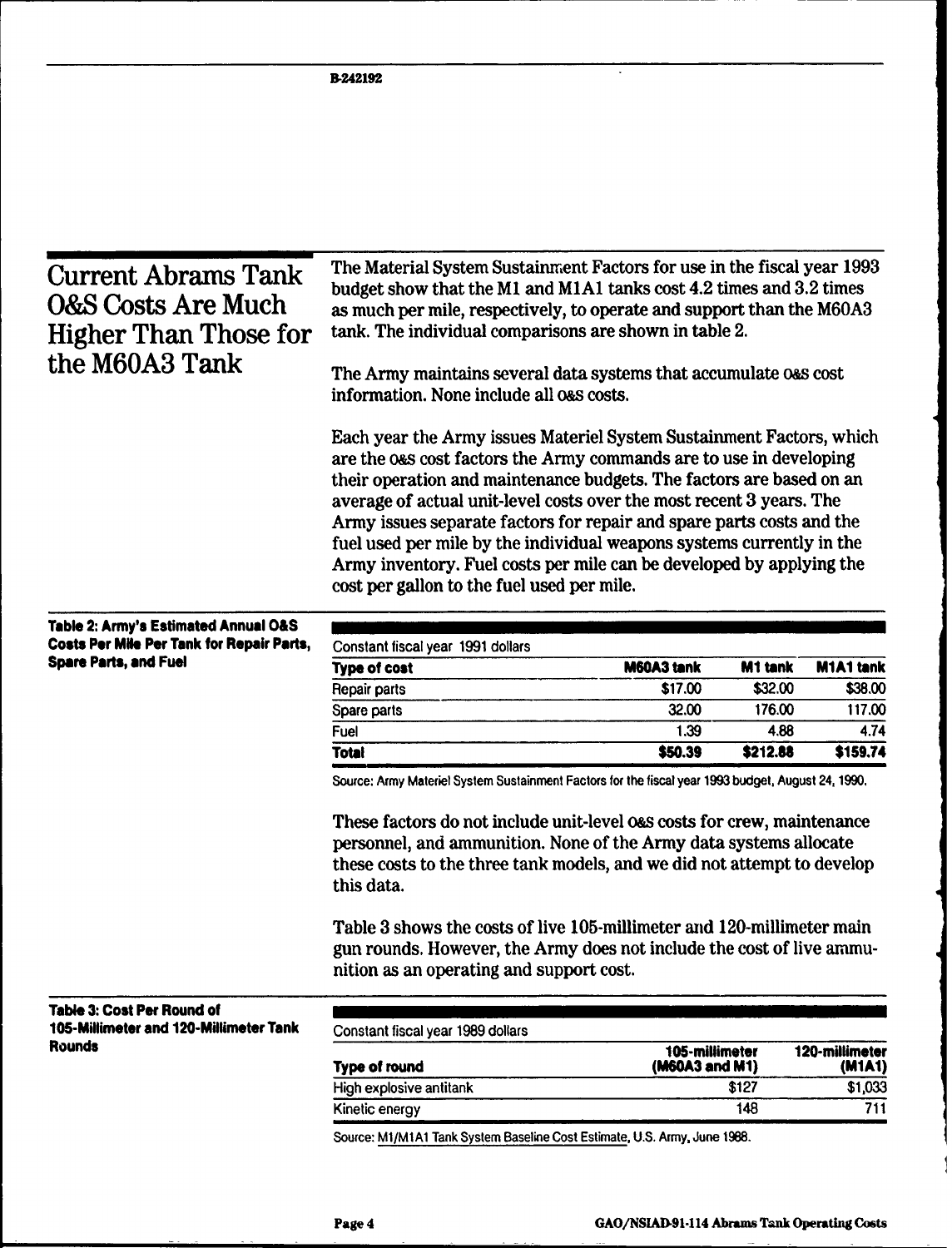**B-242192**

 $\cdots$ 

 $\sim$   $\sim$   $\star$ 

 $\overline{\phantom{a}}$ 

 $\sim$ 

. .

 $\sim$  100  $\sim$ 

 $\cdots$  $\mathcal{L}_{\mathcal{A}}$   $\mathcal{F}_{\mathbf{a},\mathbf{b}}$ 

 $\frac{1}{2}$ 

 $\cdots$ 

 $\cdots$ 

| Army Has<br><b>Implemented Cost</b><br><b>Reduction Efforts</b> | The Army has undertaken a number of ongoing efforts to reduce<br>Abrams oss costs. These efforts include fielding a more durable tank<br>track, reducing fuel usage, and improving fault diagnosis.                                                                                                                                                                                                                                                                                                                                                                                                                                                        |
|-----------------------------------------------------------------|------------------------------------------------------------------------------------------------------------------------------------------------------------------------------------------------------------------------------------------------------------------------------------------------------------------------------------------------------------------------------------------------------------------------------------------------------------------------------------------------------------------------------------------------------------------------------------------------------------------------------------------------------------|
| <b>A More Durable Track</b>                                     | The poor durability of the Abrams tank track has been a key contributor<br>to the high cost of its maintenance. The T-156 tank track, which has<br>been in the fleet since the M1 tank was first fielded, has never met its<br>original reliability, availability, maintainability, and durability require-<br>ment of 2,000 miles without replacement. This track's average dura-<br>bility is 850 miles on the M1 tank and 710 miles on the M1A1 tank.<br>Army data from its 1988 Abrams cost estimate showed that tank track<br>costs accounted for 47 percent of the M1 tank's and 52 percent of the<br>M1A1 tank's annual per-mile repair parts cost. |
|                                                                 | The Army has developed a new tank track, the T-158 track, to replace<br>the T-156 track. The T-158 track has replaceable pads, and the con-<br>tractor has guaranteed the track for 2,100 miles and the pads for 878<br>miles. The Army is currently fielding the new T-158 track on M1A1<br>tanks in Europe. This new track has not been in use long enough to<br>obtain actual cost savings data. The Army estimates that the T-158<br>track will save \$297.9 million in oas costs over the tank fleet's 20-year<br>life.                                                                                                                               |
|                                                                 | These estimated cost savings may be overstated because the Army, in its<br>savings estimate, did not consider the potential effects of the increased<br>weight of the new track. The new T-158 track weighs 11,736 pounds per<br>set, while the older T-156 track weighs 8,940 pounds per set. This<br>increase of 2,796 pounds could cause an increase in fuel usage and road<br>wheel and suspension wear. Both could cause increases in oas costs and,<br>therefore, would reduce the estimated savings resulting from the change<br>to the T-158 track.                                                                                                |
| <b>Reducing Fuel Usage</b>                                      | Fuel consumption has been a continuing concern since the M1 tank was<br>fielded. The Army expected the Abrams tank to use more fuel than the<br>M60A3 tank. The M1 tank used more fuel than originally anticipated.<br>According to Army officials the Army originally estimated that the M1<br>turbine engine would use about 100 percent more fuel than the M60<br>diesel engine. However, current Army data shows that the M1 tank uses<br>251 percent more fuel and the M1A1 tank uses 241 percent more fuel                                                                                                                                           |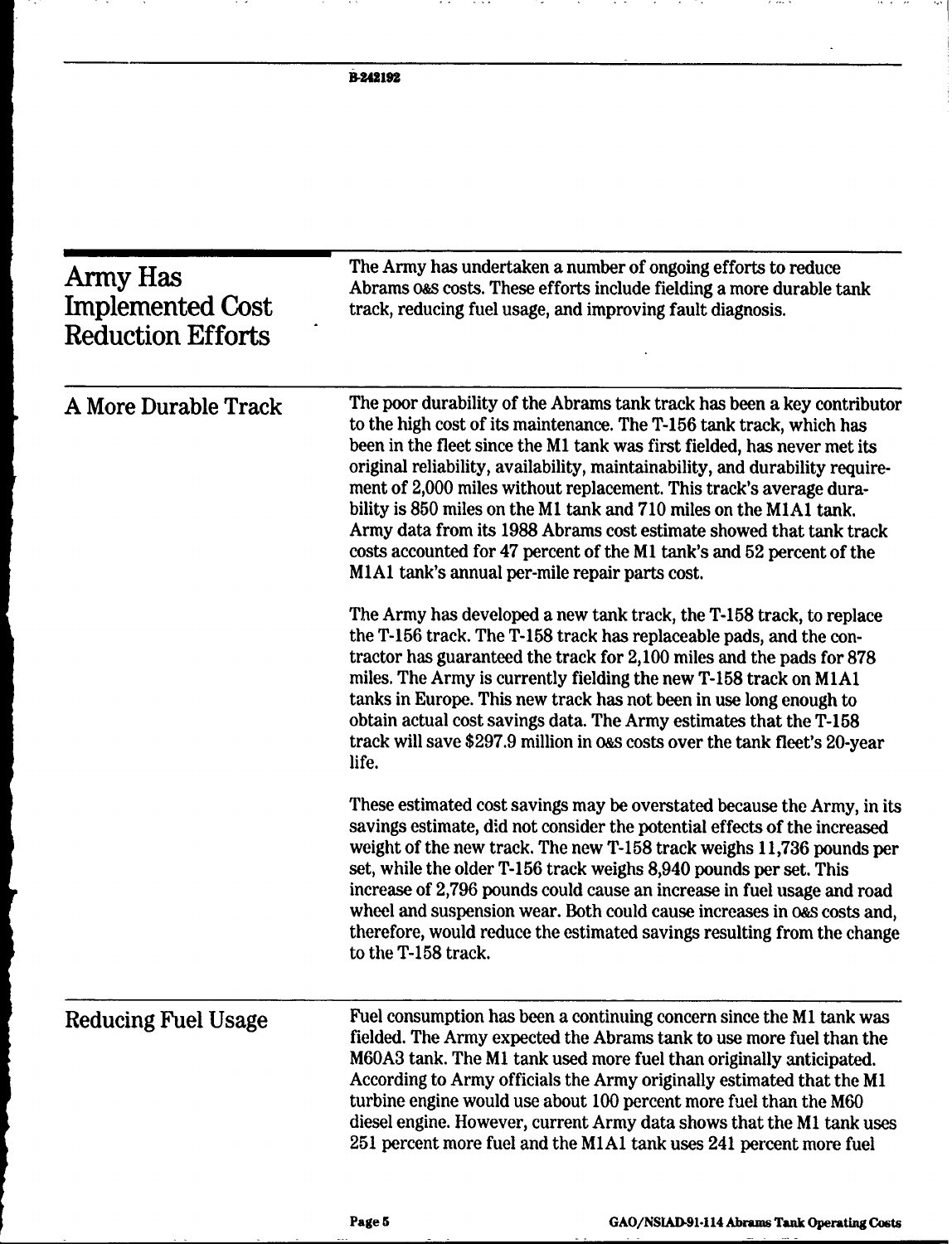|                                  | per mile than the M60A3 tank. The Army has two programs to reduce<br>the Abrams tank's fuel usage—an auxiliary power unit and a new<br>engine recuperator.                                                                                                                                                                                                                                                                                                                                                                                                                               |
|----------------------------------|------------------------------------------------------------------------------------------------------------------------------------------------------------------------------------------------------------------------------------------------------------------------------------------------------------------------------------------------------------------------------------------------------------------------------------------------------------------------------------------------------------------------------------------------------------------------------------------|
| <b>Auxiliary Power Unit</b>      | The Army may install a small auxiliary power unit (APU) onto the rear<br>of the Abrams tank. The APU will save fuel by allowing the tank's elec-<br>trical systems to work without operating the tank's main turbine engine.<br>Currently, the turbine engine must be on to power the turret, lights,<br>crew compartment heater, and other electrical equipment.                                                                                                                                                                                                                        |
|                                  | The APU is a 5-kilowatt gasoline engine generator with an 8-gallon fuel<br>tank. The Army estimates that installing APUs on the entire Abrams tank<br>fleet will save \$494 million over the 20-year life of the fleet.                                                                                                                                                                                                                                                                                                                                                                  |
| <b>Engine Recuperator</b>        | The Army has experienced poor reliability of the Abrams engine recu-<br>perator. The engine recuperator uses hot exhaust air and thus increases<br>the turbine engine's operating efficiency and reduces fuel usage. The<br>recuperators have been susceptible to cracking and catastrophic failures<br>called "blowouts." As the tank weight has increased from the M1 to the<br>M1A1 models and the M1A1's nuclear, biological, and chemical system<br>has made more demands on the engine, recuperator blowouts have<br>become more frequent—failing at about 150 hours of operation. |
|                                  | The recuperator contractor's initial reaction to the blowout problem was<br>to institute a new quality control process and new laser welding tech-<br>niques for the recuperators. These changes have extended the recuper-<br>ator's life to about 350 hours, but the blowout problem has not been<br>completely solved.                                                                                                                                                                                                                                                                |
|                                  | Three contractors are now competing for the right to develop an alter-<br>nate recuperator. Production of the new recuperator is not scheduled to<br>begin until 1992. The Army has not estimated the oas cost savings asso-<br>ciated with this improvement effort.                                                                                                                                                                                                                                                                                                                     |
| <b>Improving Fault Diagnosis</b> | The Army has developed a new diagnostic test set for use on Army<br>weapons systems. The test set is used to determine which component<br>has failed and the reason for the failure. The Army has not developed<br>the software to allow the test set to be used on the Abrams tanks; how-<br>ever, once it does, it estimates it will save \$107 million in hardware and<br>maintenance costs over the life of the tank fleet.                                                                                                                                                          |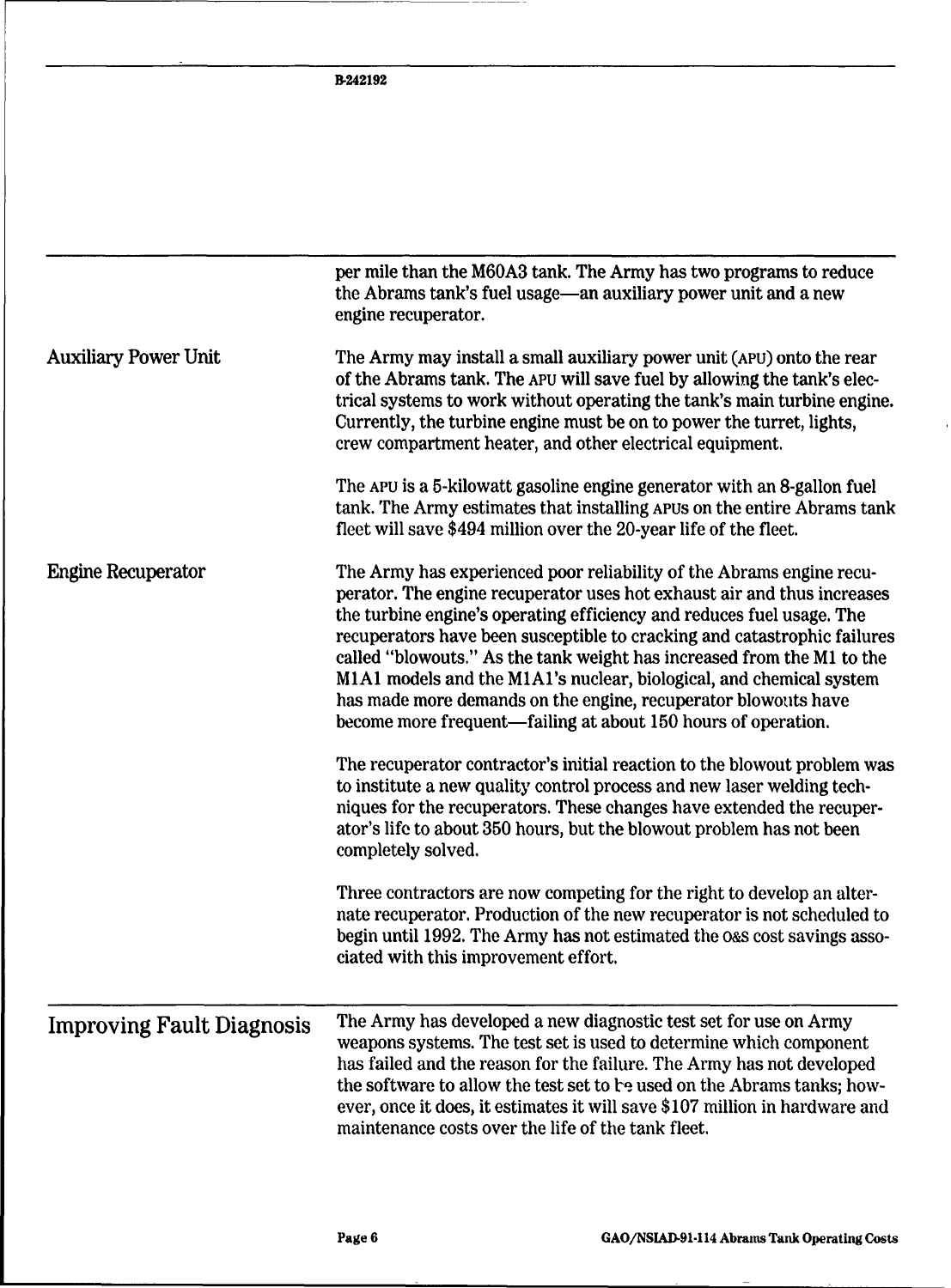|                                                                                                       | The Army's estimate of these savings may be overstated. The diagnostic<br>test set is currently in use on other weapons systems and has had many<br>problems, including faulty and time-consuming diagnoses, and the Army<br>has had difficulty in transporting the sets because they are housed in<br>five to seven containers, depending on the tank model.                                                                                                                                                                                                                                                                                                                                                                                                                                                                                           |
|-------------------------------------------------------------------------------------------------------|---------------------------------------------------------------------------------------------------------------------------------------------------------------------------------------------------------------------------------------------------------------------------------------------------------------------------------------------------------------------------------------------------------------------------------------------------------------------------------------------------------------------------------------------------------------------------------------------------------------------------------------------------------------------------------------------------------------------------------------------------------------------------------------------------------------------------------------------------------|
| <b>Abrams Tank</b><br><b>Readiness Rates Are</b><br>High but With Many<br><b>Reporting Exceptions</b> | The Abrams operational readiness data indicates that the Abrams tanks<br>have exceeded the Army's mission-capable goal of 90 percent in all but 2<br>of the 12 quarters prior to January 1990. This 3-year readiness data<br>shows that the M1 tank's mission-capable rate ranged from a high of 93<br>percent in the third quarter of fiscal year 1988 to a low of 88 percent in<br>the first quarter of fiscal year 1990. The M1 tank's readiness rate was<br>below the Army's mission-capable goal in the first quarters of fiscal<br>years 1989 and 1990 (89 percent and 88 percent, respectively). During<br>the same 3-year period, the M1A1 tank's mission-capable rate ranged<br>from a high of 96 percent in the fourth quarter of fiscal year 1987 to a<br>low of slightly less than 92 percent in the fourth quarter of fiscal year<br>1989. |
|                                                                                                       | The Army's readiness reporting procedures for tracked and wheeled<br>vehicles contain reporting exceptions that may allow some non-mission-<br>capable tanks to be reported as mission capable. However, data was not<br>available to determine the percentage of tanks reported mission capable<br>as a result of these exceptions. Discussions of these reporting exceptions<br>follow.                                                                                                                                                                                                                                                                                                                                                                                                                                                               |
|                                                                                                       | First, tank readiness is determined once a day. As long as a tank is mis-<br>sion capable at the time operational readiness is determined, it is consid-<br>ered mission capable the whole day.                                                                                                                                                                                                                                                                                                                                                                                                                                                                                                                                                                                                                                                         |
|                                                                                                       | Second, if the tank is non-mission capable at the time readiness is deter-<br>mined, the unit is not required to classify it non-mission capable if the<br>problem can be repaired within 24 hours. The Abrams tank is designed<br>for easy maintenance, with many maintenance problems able to be cor-<br>rected by removing and replacing modular components. As a result, only<br>four Abrams maintenance actions require more than 24 hours to<br>complete.                                                                                                                                                                                                                                                                                                                                                                                         |
|                                                                                                       | Third, a unit can classify the tank as mission capable even though the<br>problem is not corrected within 24 hours. For example, Abrams tanks<br>require a semiannual scheduled maintenance that includes removing and<br>disassembling the engine and transmission to replace the seals. This                                                                                                                                                                                                                                                                                                                                                                                                                                                                                                                                                          |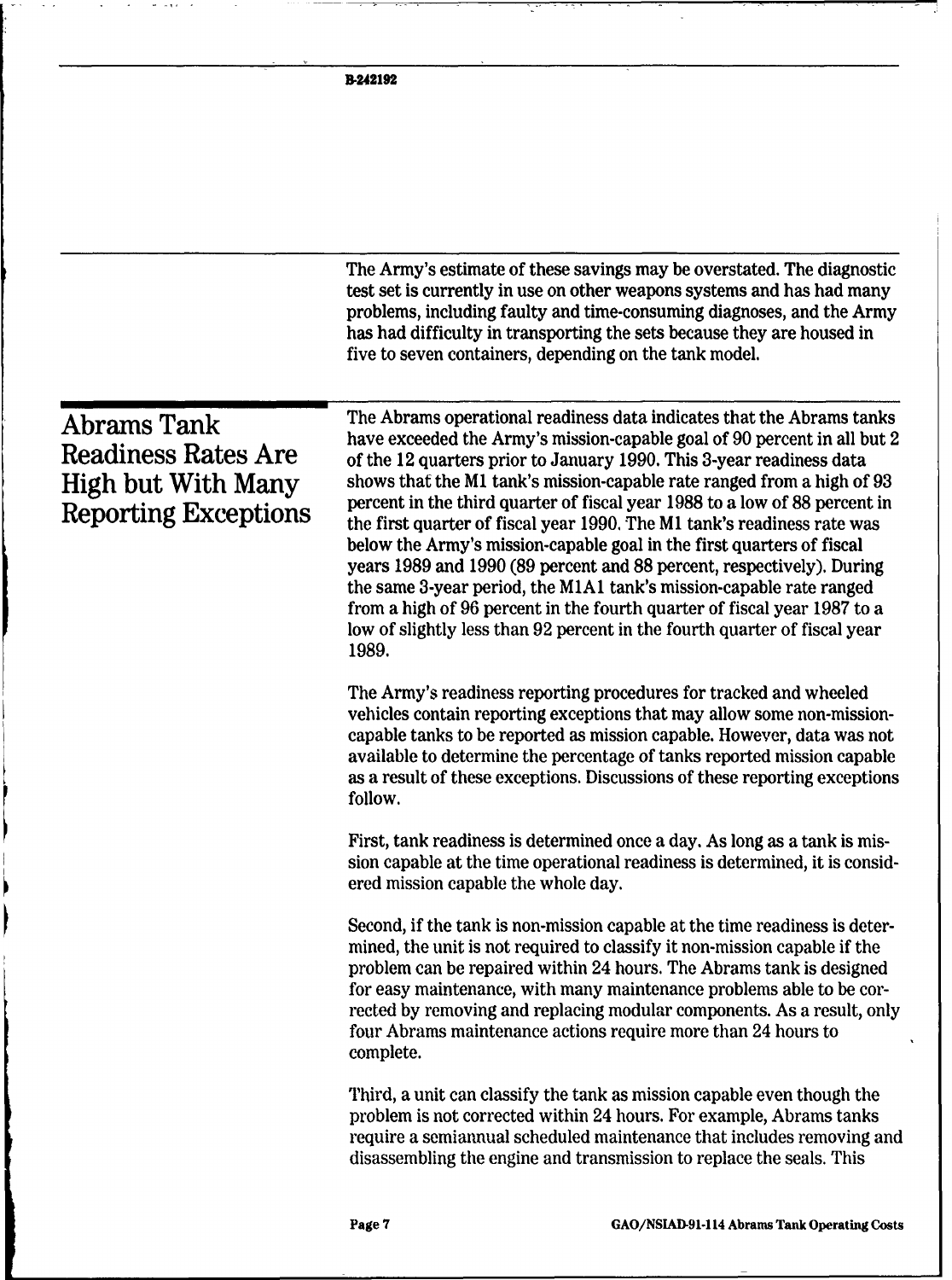maintenance takes about **5** days; however, tanks undergoing this maintenance are considered mission capable while their engines and transmissions are disassembled because the tank can be put back into operating order within 24 hours.

Fourth, a unit that has two tanks considered non-mission capable for different reasons may report only one tank as non-mission capable. If necessary, the parts from the one tank could be installed on the other to make it mission capable. The Army calls this action a **"controlled** exchange."

Finally, a tank requiring extensive repairs can be traded for another tank in good condition. Each tank division has from two to six tanks called "division float tanks," which are not included in the readiness rates. **If** a unit has a tank requiring extensive repairs outside the unit's motor pool, the unit **can** trade the defective tank for one of the division's float tanks. The tank undergoing repair then becomes one of the division's float tanks and is not counted in readiness rates.

Our scope and methodology are described in appendix I. We obtained informal comments from Office of the Secretary of Defense and Army officials on a draft of this report and incorporated them as appropriate.

Unless you publicly announce its contents earlier, we plan no further distribution of this report until 20 days from its issue date. At that time, we will send copies to the Secretaries of Defense and the Army, other congressional committees, and other interested parties. Copies will also be made available to others on request.

Please contact me on (202) 275-4141 if you or your staff have any questions concerning this report. The major contributors to this report are listed in appendix **II.**

Sincerely yours,

hardenovia

**Richard Davis** Director, Army Issues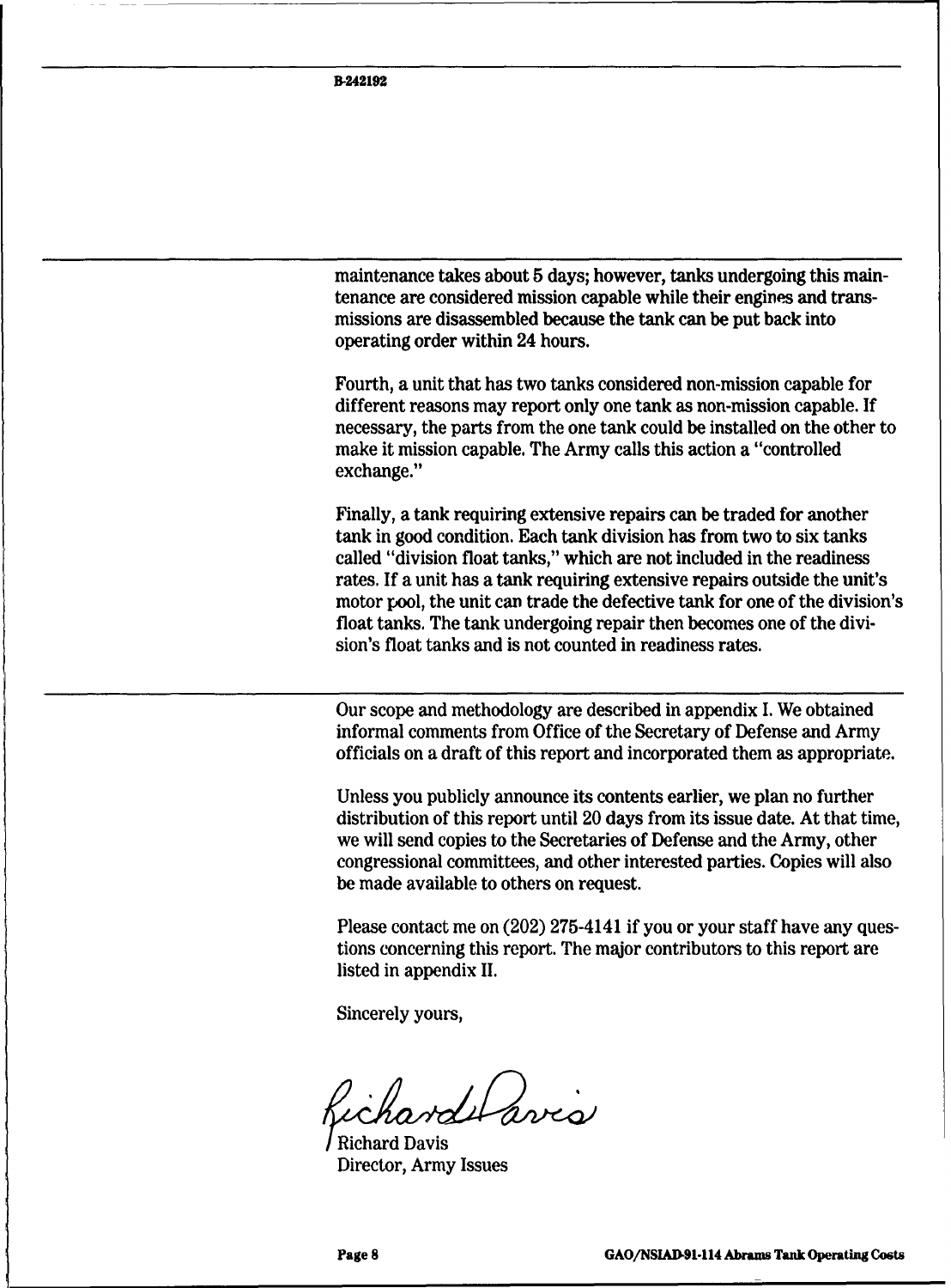| $\sim$ $\sigma$ $^{-1}$ | a single company of the company of the company of the company of the company of the company of the company of |   | <u>та с</u><br>ా                                                                                                                                                                                                               | $\overline{\phantom{a}}$ | $\overline{\phantom{a}}$ |  |
|-------------------------|---------------------------------------------------------------------------------------------------------------|---|--------------------------------------------------------------------------------------------------------------------------------------------------------------------------------------------------------------------------------|--------------------------|--------------------------|--|
|                         |                                                                                                               |   |                                                                                                                                                                                                                                |                          |                          |  |
|                         |                                                                                                               |   |                                                                                                                                                                                                                                |                          |                          |  |
|                         |                                                                                                               |   |                                                                                                                                                                                                                                |                          |                          |  |
|                         | ÷                                                                                                             | ₹ |                                                                                                                                                                                                                                |                          | $\overline{\phantom{a}}$ |  |
|                         |                                                                                                               |   |                                                                                                                                                                                                                                |                          |                          |  |
|                         |                                                                                                               |   |                                                                                                                                                                                                                                |                          |                          |  |
|                         |                                                                                                               |   |                                                                                                                                                                                                                                |                          |                          |  |
|                         |                                                                                                               |   |                                                                                                                                                                                                                                |                          |                          |  |
|                         |                                                                                                               |   |                                                                                                                                                                                                                                |                          |                          |  |
|                         |                                                                                                               |   |                                                                                                                                                                                                                                |                          |                          |  |
|                         |                                                                                                               |   |                                                                                                                                                                                                                                |                          |                          |  |
|                         |                                                                                                               |   |                                                                                                                                                                                                                                |                          |                          |  |
|                         |                                                                                                               |   |                                                                                                                                                                                                                                |                          |                          |  |
|                         |                                                                                                               |   |                                                                                                                                                                                                                                |                          |                          |  |
|                         |                                                                                                               |   |                                                                                                                                                                                                                                |                          |                          |  |
|                         |                                                                                                               |   |                                                                                                                                                                                                                                |                          |                          |  |
|                         |                                                                                                               |   |                                                                                                                                                                                                                                |                          |                          |  |
|                         |                                                                                                               |   |                                                                                                                                                                                                                                |                          |                          |  |
|                         |                                                                                                               |   |                                                                                                                                                                                                                                |                          |                          |  |
|                         |                                                                                                               |   |                                                                                                                                                                                                                                |                          |                          |  |
|                         |                                                                                                               |   |                                                                                                                                                                                                                                |                          |                          |  |
|                         |                                                                                                               |   |                                                                                                                                                                                                                                |                          |                          |  |
|                         |                                                                                                               |   |                                                                                                                                                                                                                                |                          |                          |  |
|                         | $\sigma$ , we<br>can be $\sigma$                                                                              |   | a language of the content of the content of the second state of the second state of the second state of the second state of the second state of the second state of the second state of the second state of the second state i |                          |                          |  |
|                         |                                                                                                               |   |                                                                                                                                                                                                                                |                          |                          |  |
|                         |                                                                                                               |   |                                                                                                                                                                                                                                |                          |                          |  |
|                         |                                                                                                               |   |                                                                                                                                                                                                                                |                          |                          |  |
|                         |                                                                                                               |   |                                                                                                                                                                                                                                |                          |                          |  |
|                         |                                                                                                               |   |                                                                                                                                                                                                                                |                          |                          |  |
|                         |                                                                                                               |   |                                                                                                                                                                                                                                |                          |                          |  |
|                         |                                                                                                               |   |                                                                                                                                                                                                                                |                          |                          |  |
|                         |                                                                                                               |   |                                                                                                                                                                                                                                |                          |                          |  |
|                         |                                                                                                               |   |                                                                                                                                                                                                                                |                          |                          |  |
|                         |                                                                                                               |   |                                                                                                                                                                                                                                |                          |                          |  |
|                         |                                                                                                               |   |                                                                                                                                                                                                                                |                          |                          |  |
|                         |                                                                                                               |   |                                                                                                                                                                                                                                |                          |                          |  |
|                         |                                                                                                               |   |                                                                                                                                                                                                                                |                          |                          |  |
|                         |                                                                                                               |   |                                                                                                                                                                                                                                |                          |                          |  |
|                         |                                                                                                               |   |                                                                                                                                                                                                                                |                          |                          |  |
|                         |                                                                                                               |   |                                                                                                                                                                                                                                |                          |                          |  |
|                         |                                                                                                               |   |                                                                                                                                                                                                                                |                          |                          |  |
|                         |                                                                                                               |   |                                                                                                                                                                                                                                |                          |                          |  |
|                         |                                                                                                               |   |                                                                                                                                                                                                                                |                          |                          |  |
|                         |                                                                                                               |   |                                                                                                                                                                                                                                |                          |                          |  |
|                         |                                                                                                               |   |                                                                                                                                                                                                                                |                          |                          |  |
|                         |                                                                                                               |   |                                                                                                                                                                                                                                |                          |                          |  |
|                         |                                                                                                               |   |                                                                                                                                                                                                                                |                          |                          |  |
|                         |                                                                                                               |   |                                                                                                                                                                                                                                |                          |                          |  |
|                         |                                                                                                               |   |                                                                                                                                                                                                                                |                          |                          |  |
|                         |                                                                                                               |   |                                                                                                                                                                                                                                |                          |                          |  |
|                         |                                                                                                               |   |                                                                                                                                                                                                                                |                          |                          |  |
|                         |                                                                                                               |   |                                                                                                                                                                                                                                |                          |                          |  |
|                         |                                                                                                               |   |                                                                                                                                                                                                                                |                          |                          |  |
|                         |                                                                                                               |   |                                                                                                                                                                                                                                |                          |                          |  |
|                         |                                                                                                               |   |                                                                                                                                                                                                                                |                          |                          |  |
|                         |                                                                                                               |   |                                                                                                                                                                                                                                |                          |                          |  |
|                         |                                                                                                               |   |                                                                                                                                                                                                                                |                          |                          |  |
|                         |                                                                                                               |   |                                                                                                                                                                                                                                |                          |                          |  |
|                         |                                                                                                               |   |                                                                                                                                                                                                                                |                          |                          |  |
|                         |                                                                                                               |   |                                                                                                                                                                                                                                |                          |                          |  |
|                         |                                                                                                               |   |                                                                                                                                                                                                                                |                          |                          |  |
|                         |                                                                                                               |   |                                                                                                                                                                                                                                |                          |                          |  |
|                         |                                                                                                               |   |                                                                                                                                                                                                                                |                          |                          |  |
|                         |                                                                                                               |   |                                                                                                                                                                                                                                |                          |                          |  |
|                         |                                                                                                               |   |                                                                                                                                                                                                                                |                          |                          |  |
|                         |                                                                                                               |   |                                                                                                                                                                                                                                |                          |                          |  |
|                         |                                                                                                               |   |                                                                                                                                                                                                                                |                          |                          |  |
|                         |                                                                                                               |   |                                                                                                                                                                                                                                |                          |                          |  |
|                         |                                                                                                               |   |                                                                                                                                                                                                                                |                          |                          |  |
|                         |                                                                                                               |   |                                                                                                                                                                                                                                |                          |                          |  |
|                         |                                                                                                               |   |                                                                                                                                                                                                                                |                          |                          |  |
|                         |                                                                                                               |   |                                                                                                                                                                                                                                |                          |                          |  |
|                         |                                                                                                               |   |                                                                                                                                                                                                                                |                          |                          |  |
|                         |                                                                                                               |   |                                                                                                                                                                                                                                |                          |                          |  |
|                         |                                                                                                               |   |                                                                                                                                                                                                                                |                          |                          |  |
|                         |                                                                                                               |   |                                                                                                                                                                                                                                |                          |                          |  |
|                         |                                                                                                               |   |                                                                                                                                                                                                                                |                          |                          |  |
|                         |                                                                                                               |   |                                                                                                                                                                                                                                |                          |                          |  |
|                         |                                                                                                               |   |                                                                                                                                                                                                                                |                          |                          |  |
|                         |                                                                                                               |   |                                                                                                                                                                                                                                |                          |                          |  |
|                         |                                                                                                               |   |                                                                                                                                                                                                                                |                          |                          |  |
|                         |                                                                                                               |   |                                                                                                                                                                                                                                |                          |                          |  |
|                         |                                                                                                               |   |                                                                                                                                                                                                                                |                          |                          |  |
|                         |                                                                                                               |   |                                                                                                                                                                                                                                |                          |                          |  |

 $\bar{\mathbf{v}}$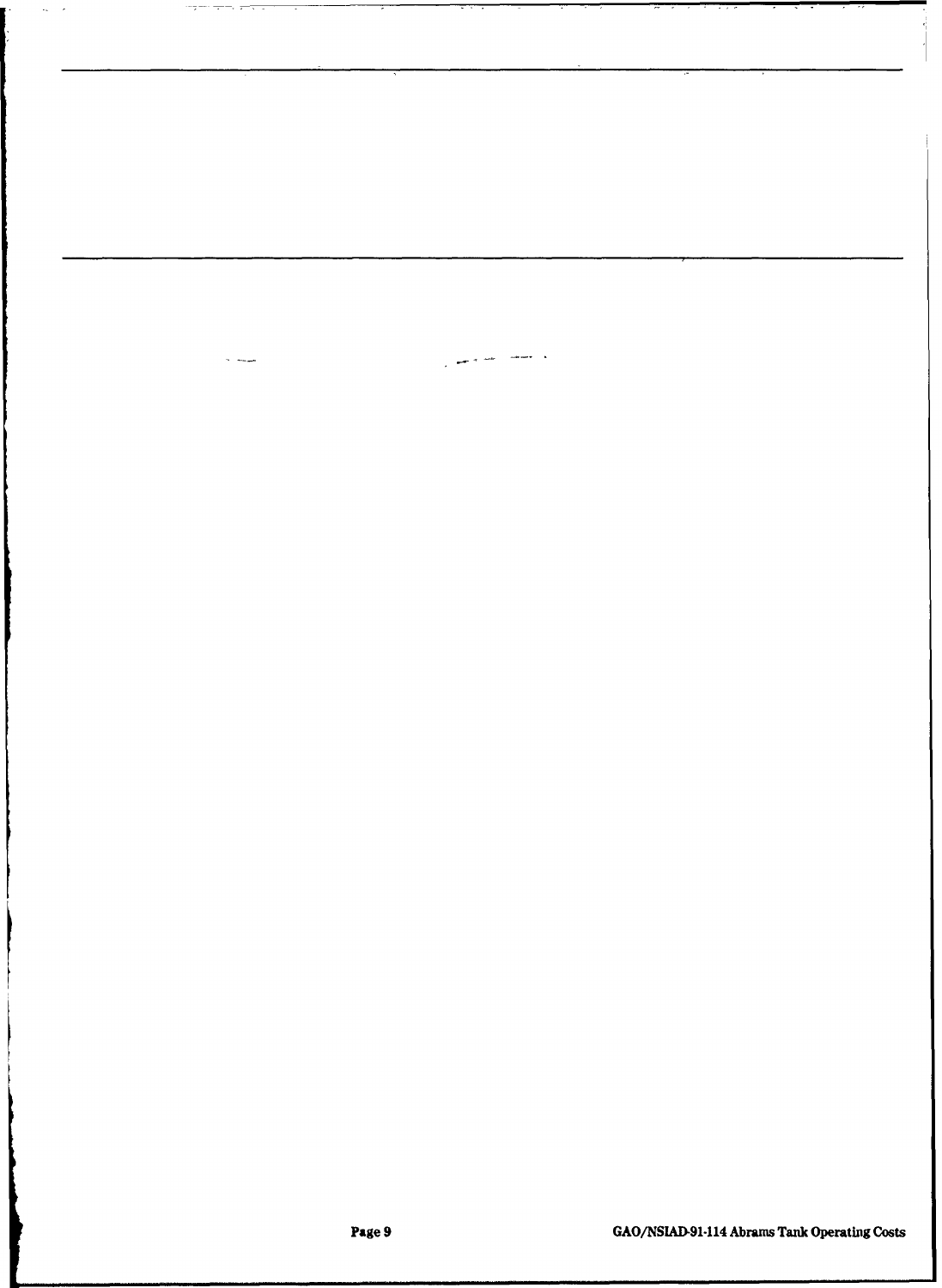## Appendix I **Scope and Methodology**

We interviewed officials from Headquarters, Department of Defense, Washington, D.C.; Headquarters, U.S. Army, Washington, D.C.; Headquarters, U.S. Army, Europe, Heidelburg, West Germany; Headquarters, V Corps, Frankfurt, West Germany; the U.S. Army Materiel Command, Alexandria, Virginia; the U.S. Army Materiel Support Analysis Activity, Aberdeen Proving Ground, Maryland; the U.S. Army Tank Automotive Command, Warren, Michigan; the U.S. Army Armor Center and School, Fort Knox, Kentucky; the U.S. Army Materiel Readiness Support Activity, Lexington, Kentucky; the U.S. Army Cost Analysis Center, Washington, D.C.; the Two Hundredth Theater Army Materiel Management Command, Zweibrucken, West Germany; the First Cavalry Division, Fort Hood, Texas; and the Third Armored Cavalry Regiment, Fort Bliss, Texas.

At these locations, we reviewed Army cost data sources in order to develop costs (actual and estimated) of operating and supporting the Abrams and M60A3 tanks. The cost data we reviewed was developed by the Army from 1982 through 1989. We discussed with Army officials their efforts to improve tank performance and to reduce operational and support costs.

Also, we reviewed documents related to the readiness of the M1 and MIA1 tanks repoted from January 1987 through December 1989 to determine whether the tanks were meeting the Army's readiness requirements. We did not verify the accuracy of the readiness data because the units do not keep the basic documents upon which they identify the problems requiring maintenance. The documents are thrown away once the problem is corrected.

We performed our review from October 1989 through August 1990 in accordance with generally accepted government auditing standards.